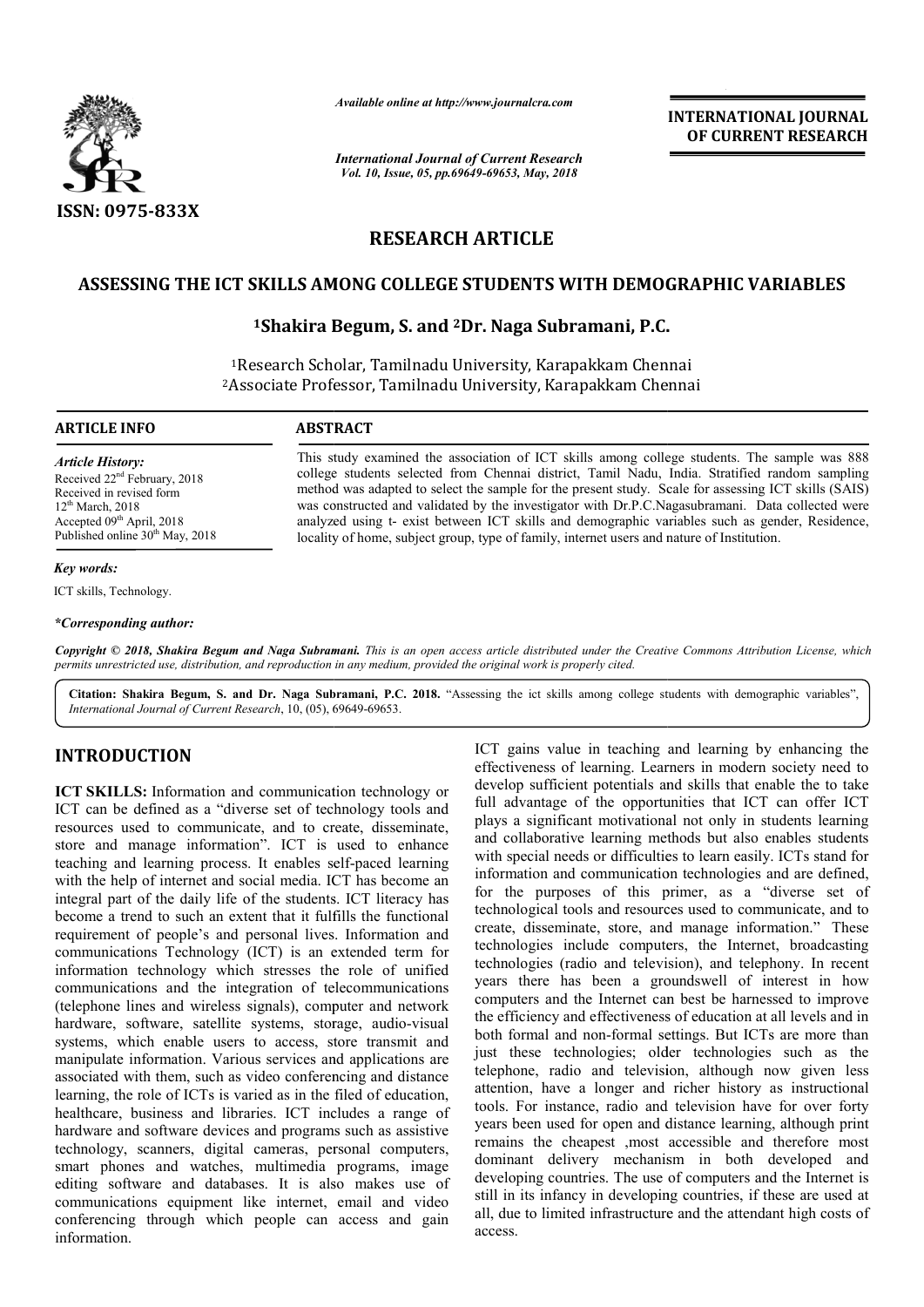**ICT Skills and integration:** ICT Skills and Integration ICT has become an important component of education of many nations. In some schools ICT is taught as a subject and for the majority ICT is a teaching tool. ICT enhances teaching and learning process by increasing students' motivation. The use of ICT in classroom helps in the explanation of difficult concepts so students' are able to easily understand those concepts. The integration of ICT in education can takes several forms such as information and computer networks, digital content, internet sites, multimedia and others. ICT integration can be defined as ICT use in classroom teaching. ICT integration in technical and vocational classrooms would involve using instructional software during the course, making presentations, carrying out the tasks in laboratories or workshops or application services. To many of us, ICT integration in classroom is using ICT to deliver knowledge to students, that means many of us probably do not have a clear understanding about ICT integration in classroom. Many studies have confirmed the importance of ICT integration in teaching and learning processes in technical and vocational schools. For instance, Crittenden (2009) asserted that the ICT use among technical educators is to transmit, store, create, share or exchange information by various technologies such as radio, television, video, DVD, telephone, satellite systems, computers and the Internet. ICT tools used in the classrooms of technical and vocational schools and in teaching engineering subjects include computeraided drawing and design (CAD), 2D/3Dmodeling, simulation products, diagrams, hyperlinked text, video, picture and interactive examples. Similarly, these studies have pointed out that using ICT in the classroom would motivate students studying engineering and sciences. Previous literatures on teachers' skills and ICT integration in the classroom have shown that there are significant positive relationships between teachers' ICT skills and frequency of ICT use. ICT skills are especially important for effective usage of ICT and are the strongest predictor of technology integration in the classroom.

#### **Integrating Technology in Classroom**

- If used correctly, will help prepare students for their future careers, which will inevitably include the use of wireless technology.
- Integrating technology into the classroom is definitely a great way to reach diversity in learning styles.
- It gives students the chance to interact with their classmates more by encouraging collaboration.
- Technology helps the teachers prepare students for the real world environment. As our nation becomes increasingly more technology - dependent, it becomes even more necessary that to be successful citizens, students must learn to be tech-savvy.
- Integrating technology in education everyday helps students stay engaged. Today's students love technology so they are sure to be interested in learning if they can use the tools they love.
- With technology, the classroom is a happier place. Students are excited about being able to use technology and therefore are more apt to learn.
- When mobile technology is readily available in the classroom, students are able to access the most up-todate information quicker and easier than ever before.
- The traditional passive learning mold is broken. With technology in the classroom the teacher becomes the encourager, adviser, and coach.
- Students become more responsible. Technology helps students take more control over their own learning. They learn how to make their own decisions and actually think for themselves.
- Student can have access to digital textbooks that are constantly updated and often more vivid, helpful, creative, and a lot cheaper than those old heavy books.
- personal and social responsibility
- planning, critical thinking, reasoning, and creativity
- strong communication skills, both for interpersonal and presentation needs
- cross-cultural understanding
- visualizing and decision making
- knowing how and when to use technology and choosing the most appropriate tool for the task
- Technology in the Classroom Makes Learning More Fun
- Technology Prepares Students for the Future
- Improved Retention Rate
- Technology Helps Students Learn at Their Own Pace
- Technology Connects with Students

#### **Need for Educational Technology**

The pace of change has brought about by new technologies has a significant effect on the way people live, work, and play worldwide. New and emerging technologies challenge the traditional process of teaching and learning, and the way education is managed. Information technology, while an important area of study in its own right, is having a major impact across all curriculum areas. Easy worldwide communication provides instant access to a vast array of data, challenging assimilation and assessment skills. Education is a lifelong process therefore anytime anywhere access to it is the need

- Information explosion is an ever increasing phenomena therefore there is need to get access to this information
- Education should meet the needs of variety of learners and therefore IT is important in meeting this need
- It is a requirement of the society that the individuals should possess technological literacy
- We need to increase access and bring down the cost of education to meet the challenges of illiteracy and poverty through Information technology
- Access to variety of learning resources
- Immediacy to information
- Any time learning
- Collaborative learning
- Multimedia approach to education
- Distance learning
- Online library
- Authentic and up to date information
- Better accesses to children with disabilities

## **MATERIALS AND METHODS**

**Procedure:** This study implemented survey method the self reported questionnaires were used to collected the data for two variables of the study along with the personal data sheet. The selected college students of (N=900) were given the standardized questionnaire under personal supervision. In spite of supervision it was found that some questionnaires were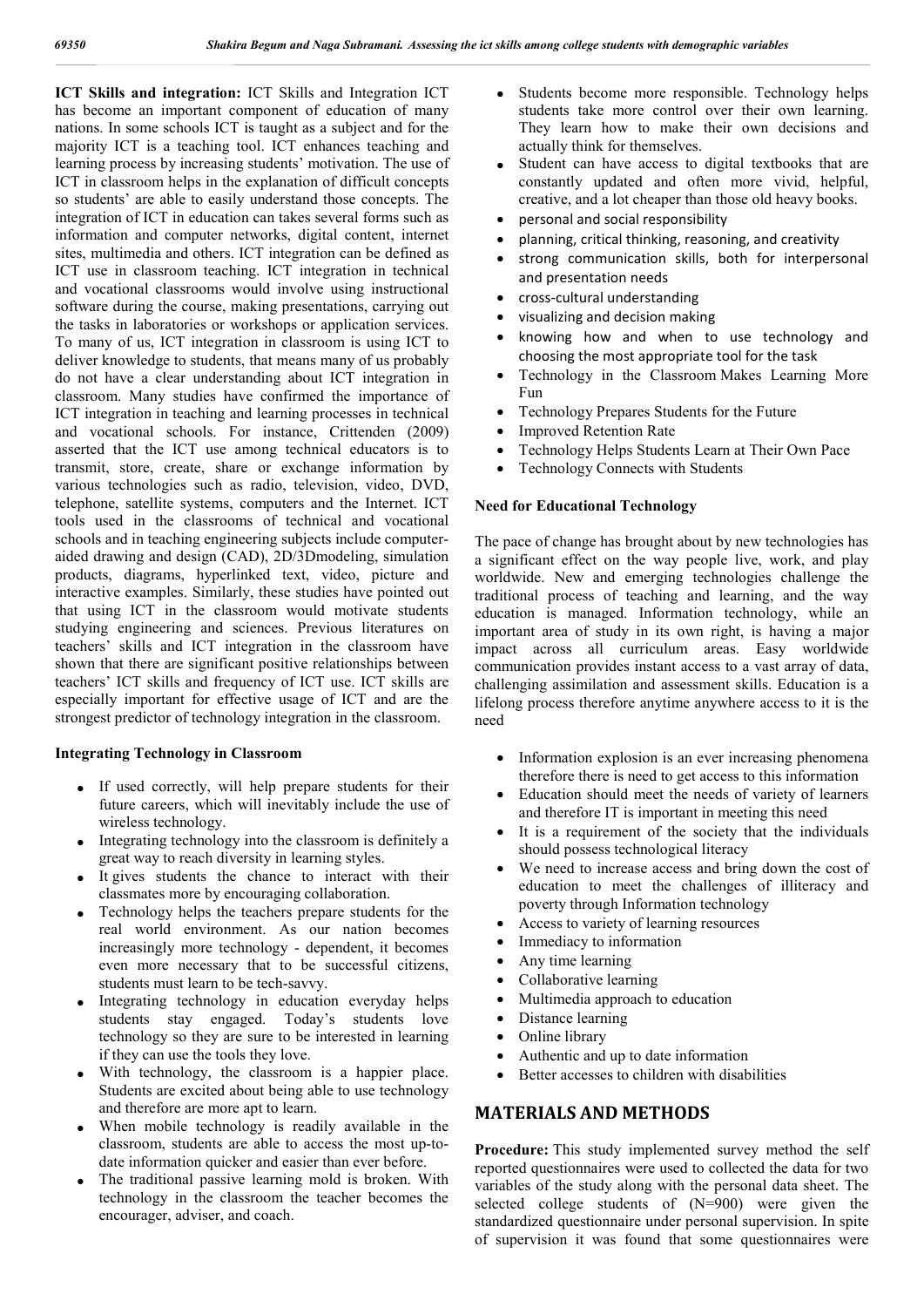partially responded and hence only 888 were considered for the analysis.

**Sample:** Random sampling technique was used to the sample, the sample was collected from about 888 college students studying in the colleges in Chennai district, Tamil Nadu, India. There are about 1464 colleges which include Arts and Science colleges, Physical education colleges, Oriental colleges, Schools of Social work, and Colleges of Education are functioning under the administrative control of the Directorate of Collegiate Education. The number of college students studying in Government, Government aided and Self-Finance College, arts and science colleges in Chennai District is approximately about 86,500 . By using the Stratified Random Sampling Technique, I have only about selected only 888 Students from about10 Colleges from Chennai, Tamil Nadu.

**Tools description:** Scale for assessing ICT skills(SAIS) was constructed and validated by the Investigator with Dr. P.C. Nagasubramani. The investigator felt that very small tool as only available to study the Scale for assessing ICT skills. To conduct intensive study, since the investigator decided to construct and standardize scale, tome a sure the Attitude towards using Social media of the college students. Likert type scale is a three point scale of "very much", "to most extent" and "some extent". This scale contains 80 items which have been collected from various sources like experts in school administration, principals, of schools and colleges, Books, Journals and web sources.

#### **Objective**

To find out whether there is any significant difference between the ICT skills of college students based on the background variables; namely

- Gender
- Residence
- Locality of home
- Subject group
- Type of family
- Internet Users
- Nature of Institution

#### **Hypothesis**

There is no significant difference between the ICT skills of college students based on the background variables; namely

- Gender
- Residence
- Locality of home
- Subject group
- Type of family
- Internet Users
- Nature of Institution

## **RESULTS AND DISCUSSION**

#### **Hypothesis**

"There is no significant difference in the ICT skills between the male and female college students".

| Table 1. T – test values for the ICT skills scores of the male and |
|--------------------------------------------------------------------|
| female college students                                            |

| Sub-Samples   |     | Mean  | SD    | $6 + 2$<br>Value | Level<br>significance | NS |
|---------------|-----|-------|-------|------------------|-----------------------|----|
| Male          | 452 | 12.65 | 10.67 | 0.41             | 0.05                  | NS |
| Female        | 436 |       |       |                  |                       |    |
| - Significant |     |       |       |                  |                       |    |

NS - Not Significant

The details of the calculations are given in Table 4.28. The 't' value is found to be 0.41 which is lesser than the table value (1.96) and not significant at 0.05 level. Therefore, the null hypothesis is accepted and it is concluded that there is no significant difference between the male and female college students in terms of their ICT skills.

#### **Hypothesis (7-b)**

"There is no significant difference in the ICT skills between the hosteller and day scholar college students".

**Table 2. t – Test values for the ICT skills scores of the hosteller and day scholar college students**

| Sub-      |     | Mean   | <b>SD</b> | (4)   | of<br>Level  |    |
|-----------|-----|--------|-----------|-------|--------------|----|
| Samples   |     |        |           | Value | significance | NS |
| Hosteller | 399 | 114.89 | 9.96      | 0.42  | 0.05         | NS |
| Day       | 489 | 114.36 | 10.02     |       |              |    |
| scholar   |     |        |           |       |              |    |

S - Significant

NS - Not Significant

The details of the calculations are given in Table 4.29. The 't' value is found to be 0.42 which is lesser than the table value (1.96) and significant at 0.05 level. Therefore, the null hypothesis is accepted and it is concluded that there is no significant difference between the hosteller and day scholar college students in terms of their ICT skills.

#### **Hypothesis (7-c)**

"There is no significant difference in the ICT skills between the rural and urban area college students".

**Table 3. t – test values for the ICT skills scores of the rural and urban area college students**

|   | Sub-<br><b>Samples</b> | N   | Mean   | <b>SD</b> | 41<br>Value | Level<br>of<br>significance | <b>NS</b> |
|---|------------------------|-----|--------|-----------|-------------|-----------------------------|-----------|
|   | Rural                  | 426 | 111.42 | 10.26     | 1.04        | 0.05                        | NS        |
|   | Urban                  | 462 | 112.21 | 10.68     |             |                             |           |
| S | - Significant          |     |        |           |             |                             |           |

NS - Not Significant

The details of the calculations are given in Table 4.30. The 't' value is found to be 1.04 which is lesser than the table value (1.96) and not significant at 0.05 level. Therefore, the null hypothesis is accepted and it is concluded that there is no significant difference between the rural and urban area college students in terms of their ICT skills.

#### **Hypothesis (7-d)**

"There is no significant difference in the ICT skills between the arts and science group students".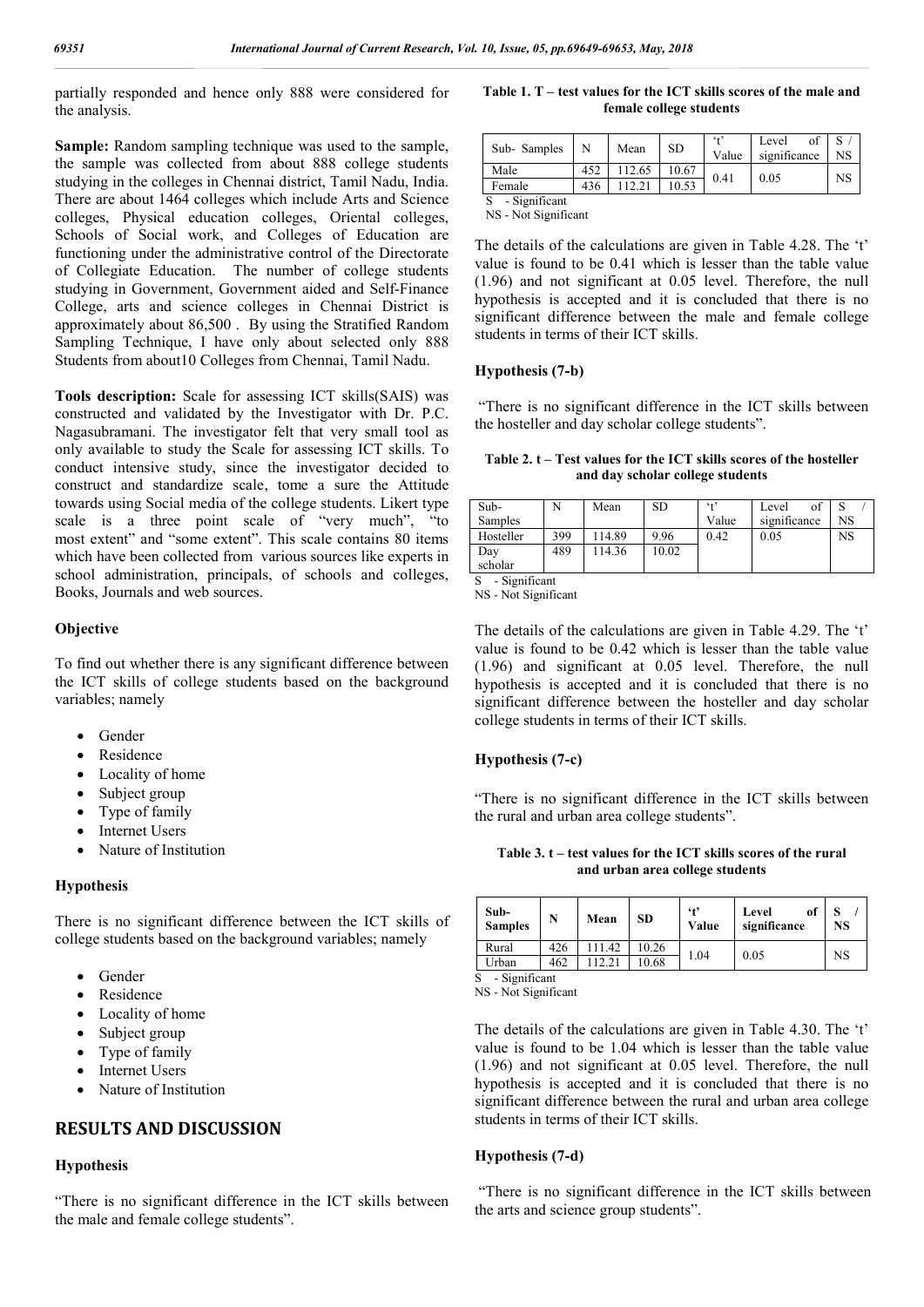| Table $4.31 t$ – Test values for the ict skills scores of the |
|---------------------------------------------------------------|
| arts and science group students                               |

| Sub-<br>Samples | N   | Mean  | SD    | $4 + 2$<br>Value | of<br>Level<br>significance | NS |  |  |  |
|-----------------|-----|-------|-------|------------------|-----------------------------|----|--|--|--|
| Arts            | 395 | 12.43 | 10.21 |                  | 0.05                        |    |  |  |  |
| Science         | 493 | 15.64 | 10.92 | 3.73             |                             |    |  |  |  |
| - Significant   |     |       |       |                  |                             |    |  |  |  |

NS - Not Significant

The details of the calculations are given in Table 4.31. The 't' value is found to be 3.73 which is lesser than the table value (1.96) and significant at 0.05 level. Therefore, the null hypothesis is rejected and it is concluded that there is significant difference between the arts and science group students in terms of their ICT skills. Moreover, the science group students (Mean  $= 115.64$ ) are found to be better than their arts group counter parts (Mean  $= 112.43$ ) in their ICT skills.

#### **Hypothesis (7-e)**

"There is no significant difference in the ICT skills between the college students who belong to joint and nuclear family".

**Table 4.32. t – Test values for the ict skills scores of the joint and nuclear family college students**

| Sub-<br>Samples | N   | Mean   | <b>SD</b> | (4)<br>Value | Level<br>significance | NS |  |  |
|-----------------|-----|--------|-----------|--------------|-----------------------|----|--|--|
| Joint           | 222 | 114.82 | 10.24     | 0.95         | 0.05                  | NS |  |  |
| Nuclear         | 666 |        | 10.67     |              |                       |    |  |  |
| - Significant   |     |        |           |              |                       |    |  |  |

NS - Not Significant

The details of the calculations are given in Table 4.32. The 't' value is found to be 0.95 which is lesser than the table value (1.96) and not significant at 0.05 level. Therefore, the null hypothesis is accepted and it is concluded that there is no significant difference between the college students who belong to joint and nuclear family in terms of their ICT skills.

#### **Hypothesis (7-f)**

"There is no significant difference in the ICT skills between the college students who belong to internet users and non users".

**Table 4.33. t – Test values for the ict skills of the college students who belong to internet users and non users**

| $Sub-$  |     | Mean   | <b>SD</b> | 6.12  | Level<br>ОI  |    |
|---------|-----|--------|-----------|-------|--------------|----|
| Samples |     |        |           | Value | significance | NS |
| Users   | 652 | 116.75 | .52       | 4.07  | 0.05         | Ω  |
| Non     | 236 | 112.89 | 10.86     |       |              |    |
| Users   |     |        |           |       |              |    |

- Significant NS - Not Significant

The details of the calculations are given in Table 4.33. The 't' value is found to be 4.07 which is greater than the table value (1.96) and significant at 0.05 level. Therefore, the null hypothesis is rejected and it is concluded that there is significant difference between the college students who belong to internet users and non users in terms of their ICT skills. Moreover, the internet users (Mean  $= 116.75$ ) are found to be better than their non users counter parts (Mean = 112.89) in their ICT skills. Hence Students who are using computers most often will have high ICT skills.

#### **Hypothesis (7-g)**

"There is no significant difference in the ICT skills between the college students studying in different type of management,

- a. Government and Aided
- b. Government and Self-finance
- c. Aided and Self-finance

| Table 4.34, t – Test values for the ict skills scores of the college |                                           |  |  |  |
|----------------------------------------------------------------------|-------------------------------------------|--|--|--|
|                                                                      | students in different type of institution |  |  |  |

| N      | Mean   | SD.   | $4^{\circ}$<br>Value | of<br>Level<br>Significance | S/NS                 |
|--------|--------|-------|----------------------|-----------------------------|----------------------|
| 136    | 113.24 | 10.43 |                      |                             | <b>NS</b>            |
| 290    | 113.46 | 10.56 |                      |                             |                      |
| 136    | 113.24 | 10.43 |                      |                             | <b>NS</b>            |
| 462    | 113.87 | 10.82 |                      |                             |                      |
| 290    | 113.46 | 10.56 |                      |                             | <b>NS</b>            |
| 462    | 113.87 | 10.82 |                      |                             |                      |
| $\sim$ |        |       |                      | 0.25<br>0.65<br>0.37        | 0.05<br>0.05<br>0.05 |

- Significant

NS - Not Significant

The details of the calculations are given in Table 4.27. In respect of Government and Aided college students ('t' value = 0.25), in respect of Government and Self-finance college students ( $t'$  value = 0.65) and in respect of Aided and Self finance college students ('t' value =  $0.37$ ) the 't' values are not significant at 0.05 level. Therefore, the null hypotheses concerning (a), (b) and (c) are accepted. It is concluded that there is no significant difference between the Government and Aided, Government and Self finance and Aided and Self finance college students in terms of their ICT skills.

### **DISCUSSION**

The present study observed no significant difference between, gender, locality, residence, type of family and type of college (govt, govt aided &Self-finance college) with respect to ICT skills among the college students, Sasikala. A (2011) also reported no significant difference between gender and type of family with regard to ICT skills in their study. The present study observed no significant difference between, gender, locality, residence, type of family and type of college (govt, govt aided &Self-finance college) with respect to ICT skills among the college students, Sasikala. A (2011) also reported, that there is no significant difference between gender and type of family with regard to ICT skills in their study.

#### **Conclusion**

The following are the implications the present exploration based on the present findings of the study. The findings of the present study revealed that most of the students belonging to Arts and Science College The professors should take an initiative to motivate the college students to acquire ICT skills and positive attitude towards using social media. To increase eresource learning, a liberal and democratic access should be given to the college students , the teacher should have good values, morals and ethics towards her profession, so that their knowledge, wisdom and positive inclination towards learning can be transferred to successive generation. The present generation is knowledgeable, accessible towards e-resource social media and ICT and it provided with facility and qualitative education, they can unravel and create new things, as well as stand high globally The government as well as the society has to contribute towards the establishment of good